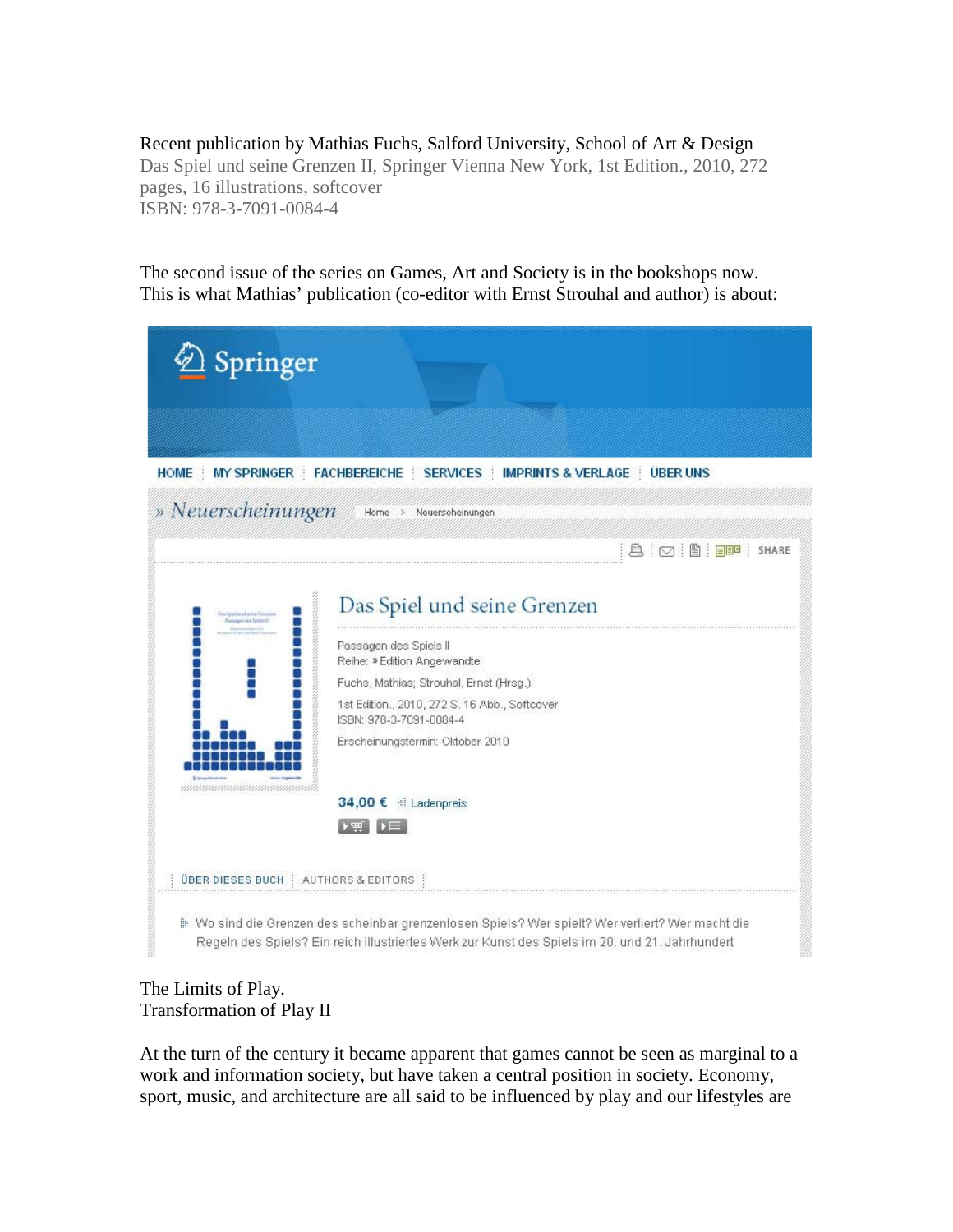often characterized as ludic. A new discipline labelled ludology is at the forefront of scholarly activities and does not only attempt to anlayse games, play and the players, but ludic environments, music or economics as well. Our species can hardly any longer be understood in terms of *homo sapiens* or *homo faber* individuals, but has to be seen as *homines ludici*. It seems as if there were no limits to play and as if playfulness has replaced what once was governed by reason, work or religion.

This book investigater the limits of play. Starting with a critical review on the classical texts by Huizinga and Caillois a revised notion of play is sought for – based on the dramatic changes our economy and media landscape are undergoing at present.

Julian Dibbell (USA) and Irini Athanassakis (GER) investigate processes in the national and international economies in regard to ludocapitalism and the new "playbour" set of values. They critically reseach virtual economies and their proximity to hazard, cheating and other playful strategies. Daphne Dragona (GR) and Alessandro Ludovico (IT) speculate on the potential of computer games and online universes for subversive political action. Garry Crawford and Viktoria Gosling (UK) take a look at the sociotypes involved in popular games. Mathias Fuchs (AUT) suggests that spoilsports and cardsharps could be interpreted as proper players, Stephan Günzel (GER) looks at space and games from a philosophical viewpoint and analyses the notion of the "Magic Circle" as something to be reconsidered substantially. Tapio Mäkelä (FIN) takes a closer look at Locative Games. You will also find contributions on the stadium as a special location for games, on the film "No Country for Old Men" as an example for a new "alea" driven narrative form, on the philosophy of games, gambling, ....

Find more information and order the book on the publisher's webpage at: [http://www.springer.com/new+%26+forthcoming+titles+%28default%29/book/978-3-](http://www.springer.com/new+%26+forthcoming+titles+%28default%29/book/978-3-7091-0084-4?cm_mmc=EVENT-_-BookAuthorEmail-_-&uid=18053863) [7091-0084-4?cm\\_mmc=EVENT-\\_-BookAuthorEmail-\\_-&uid=18053863](http://www.springer.com/new+%26+forthcoming+titles+%28default%29/book/978-3-7091-0084-4?cm_mmc=EVENT-_-BookAuthorEmail-_-&uid=18053863)

Table of Contents (in German):

Robert Pfaller: Der Exzess des Spiels als Begründer der Kultur. Georges Bataille liest Johan Huizinga.

Johannes Steizinger: Der Spieler als paradigmatische Figur der Moderne. Peripetien zur kulturellen Funktion des Glücksspiels.

Isabel Exner: Verbrechen als Spiel? Aleatorik im Krimi (Jorge Luis Borges,Cormac McCarthy, Ethan und Joel Coen).

Rosemarie Brucher: Künstlerische Selbstverletzung. Grenzen des ästhetischen Spiels in der Performance Art.

Roman Horak: Das Stadion. Ort der Verregelung und Spiel-Raum der Sehnsucht.

Espen J. Aarseth, Mathias Fuchs: »Ich will nicht, dass es mir schmeckt, aber es schmeckt mir doch!« Ein Gespräch.